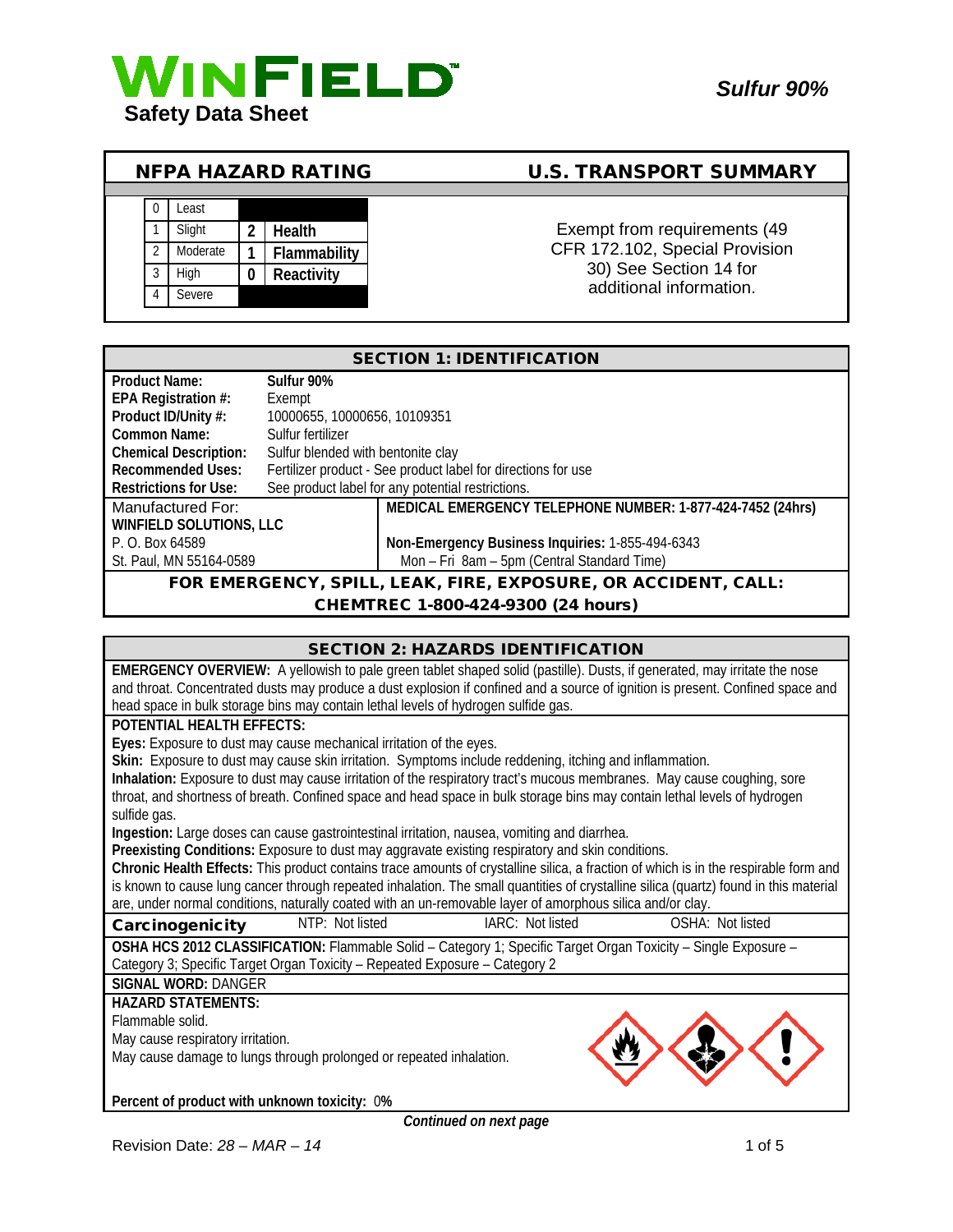#### **PRECAUTIONARY STATEMENTS:**

**Prevention:** Keep away from heat, sparks, open flames and/or hot surfaces. - No smoking. Ground and/or bond container and receiving equipment. Use explosion-proof electrical, ventilating, and lighting equipment. Wear protective gloves, eye protection and face protection. Do not breathe dust. Use only outdoors in a well-ventilated area. **Response: If inhaled:** Remove person to fresh air and keep comfortable for breathing. Call a poison control center (1-877- 424-7452) or doctor for treatment advice if you feel unwell. **In case of fire:** Use foam, carbon dioxide, sand or earth, water spray or fog for extinction. Get medical attention if you feel unwell. Storage: Store in a secured and well-ventilated place. Keep container tightly closed.<br>
Disposal Dispose of contents/container in accordance with Federal, state and local re Dispose of contents/container in accordance with Federal, state and local regulations.

| <b>SECTION 3: COMPOSITION/INFORMATION ON INGREDIENTS</b>                                                                                        |          |              |  |
|-------------------------------------------------------------------------------------------------------------------------------------------------|----------|--------------|--|
| Ingredient                                                                                                                                      | $%$ (wt) | CAS Reg. $#$ |  |
| Sulfur                                                                                                                                          | 90.0%    | 7704-34-9    |  |
| Bentonite clay (contains)                                                                                                                       | 10.0%    | 1302-78-9    |  |
| Crystalline silica (trace quantities)                                                                                                           | trace    | 14464-46-1   |  |
| *Ingredients not specifically listed are non-hazardous and are considered to be confidential business information under 29 CFR<br>1910.1200(i). |          |              |  |

See Section 8 for exposure limits.

## SECTION 4: FIRST AID MEASURES Inhalation: Remove person from contaminated area to fresh air and assist breathing as needed. Seek medical attention if irritation persists. Ingestion: Seek medical attention or call a poison control center immediately. Do not induce vomiting unless instructed to do so by a poison control center or doctor. Do not give anything by mouth to an unconscious person. Eyes: Flush eyes with clean water for at least 15 minutes. Lift eyelids to facilitate irrigation. If present, remove contact lenses after 5 minutes and continue rinsing. Seek medical attention. Skin: Remove contaminated clothing and wash before re-using. Flush skin with water and then wash with soap and water. Seek medical attention if skin irritation persists.

#### SECTION 5: FIRE FIGHTING MEASURES

**Suitable Extinguishing Media:** For small fires, use dry chemical. For large fires, use foam, carbon dioxide, sand or earth, water spray or fog. Use of high pressure hose streams must be avoided because of the risk of splattering or causing a steam explosion.

**Special Fire Fighting Procedures:** Wear NIOSH/MSHA approved self-contained breathing apparatus and full bunker gear. Dike area to prevent runoff and contamination of water sources. Dispose of fire control water later. Avoid breathing vapors; keep upwind. Generally low hazard, however, molten liquid can burn if heated to temperatures in excess of flash point (370°F). **Hazardous Combustion Products:** Do not mix water with hot sulfur as molten sulfur can release hydrogen sulfide. Vapors given off during melting of sulfur may contain hydrogen sulfide and carbon disulfide.

**Unusual Fire and Explosion Hazards:** Burning sulfur is difficult to see in daylight; typically the flame appears as small light blue flame that emits suffocating colorless sulfur dioxide gas. Ensure all fires are extinguished. Concentrated dusts may produce a dust explosion if confined and a source of ignition is present. Ground dust on surfaces may catch fire when exposed to friction and or sparks or other ignition source.

# SECTION 6: ACCIDENTAL RELEASE MEASURES

**Personal Precautions:** Refer to Section 8 for personal protective equipment to be worn during containment and clean-up of a spill involving this product.

**Environmental Precautions:** Keep spilled product from entering sewers, waterways or low-lying areas.

**Methods for Containment:** Contain any spilled product with earth or sand. Uncontaminated product may be reused, however do not place back in original container.

**Methods for Clean-up:** Keep all ignition sources away from spill to avoid potential for dust explosion. Sweep, shovel or scape up spilled product.

**Other Information:** None known.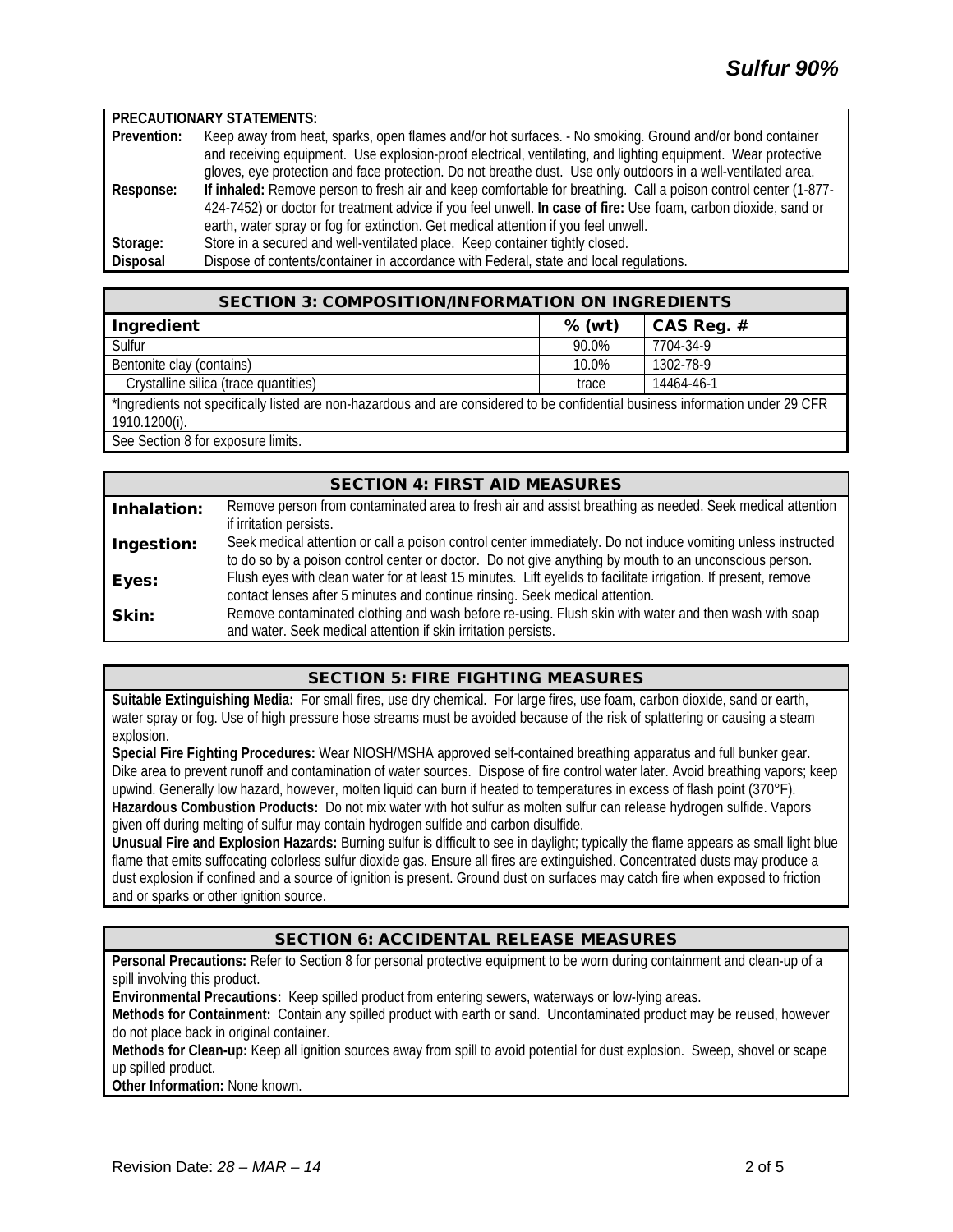#### SECTION 7: HANDLING AND STORAGE

**Handling:** Ensure adequate ventilation and avoid formation of dusts. Immediately clean up spills that occur during handling or storage. Keep containers closed when not in use.

**Storage:** Store in cool dry areas away from children, feed and food products in a secured location. Protect packaging from physical damage. Protect from exposure to fire or ignition sources. Material is corrosive to ferrous and mild steel materials. **Minimum Storage Temperature:** Not applicable

**Other Precautions:** Consult state and local laws and regulations pertaining to fertilizer storage.

#### SECTION 8: EXPOSURE CONTROLS/PERSONAL PROTECTION

| <b>Exposure Guidelines</b>                                                                                                                                                                                                                                                                          |                                               |                    |           |
|-----------------------------------------------------------------------------------------------------------------------------------------------------------------------------------------------------------------------------------------------------------------------------------------------------|-----------------------------------------------|--------------------|-----------|
| Component:                                                                                                                                                                                                                                                                                          | <b>OSHA PEL</b>                               | <b>ACGIHTLV</b>    | NIOSH REL |
| Particulates not otherwise classified                                                                                                                                                                                                                                                               | 15 mg/m3 (total dust)<br>5 mg/m3 (respirable) |                    |           |
| Crystalline silica (CAS# 14464-46-1)                                                                                                                                                                                                                                                                |                                               | $0.1 \text{ mg/m}$ |           |
| Respiratory Protection: If dust concentration exceeds permissible levels, wear NIOSH approved air-purifying respirator with<br>cartridges/canisters approved for general particulates. In a fire situation, wear a self-contained breathing apparatus as melting<br>sulfur can produce toxic fumes. |                                               |                    |           |
| <b>Engineering Controls:</b><br>Local Exhaust: Provide general or local exhaust ventilation systems to maintain airborne<br>concentrations below OSHA PELs or other specified exposure limits. Local exhaust ventilation is<br>preferred.                                                           |                                               |                    |           |
| Protective Gloves: Wear chemical resistant gloves to prevent exposure to skin.                                                                                                                                                                                                                      |                                               |                    |           |
| Eye Protection: Wear chemical goggles or full face shield and safety glasses. Contact lenses are not protective eye devices.                                                                                                                                                                        |                                               |                    |           |
| Other Protective Clothing or Equipment: Wear long-sleeved shirt, long pants and shoes plus socks to prevent skin contact.                                                                                                                                                                           |                                               |                    |           |
| Work/Hygienic Practices: Never eat, drink, nor use tobacco in work areas. Practice good hygiene after using this material,                                                                                                                                                                          |                                               |                    |           |
| especially before eating, drinking, smoking, using the toilet, or applying cosmetics.                                                                                                                                                                                                               |                                               |                    |           |

| <b>SECTION 9: PHYSICAL AND CHEMICAL PROPERTIES</b> |                                                        |                                |                    |
|----------------------------------------------------|--------------------------------------------------------|--------------------------------|--------------------|
| <b>Physical State:</b>                             | Solid                                                  | Specific Gravity ( $H_2O=1$ ): | $2.07 - 2.1$ gm/ml |
| Vapor Pressure (mm Hg):                            | <0.0001 mm Hg @ $68^{\circ}$ F                         | Density (Ibs/gallon):          | Not applicable     |
| Vapor Density (Air=1):                             | Not available                                          | <b>Melting Point:</b>          | $246^{\circ}$ F    |
| Solubility in Water (wt %):                        | Insoluble                                              | <b>Boiling Point/Range:</b>    | $832^\circ F$      |
| Viscosity:                                         | Not applicable                                         | pH:                            | Not determined     |
| Appearance and odor:                               | Yellowish to pale green prill<br>(pellet) with no odor | Flash Point:                   | $370^\circ F$      |

# SECTION 10: STABILITY AND REACTIVITY

**Reactivity:** Water added to heated sulfur produces toxic gases of hydrogen sulfide and carbon disulfide. Product forms explosive mixtures with oxidizing agents.

**Chemical Stability:** Product is stable at ambient temperature and pressure, under normal storage and handling conditions. **Possibility of Hazardous Reactions:** Will not occur.

**Conditions to Avoid:** Heat greater than 212°F, sparks, flame, buildup of static electricity

**Incompatible Materials:** Acids, alkalies, halogens, oxygen, and strong oxidizing agents.

**Hazardous Decomposition Products:** Sulfur oxides, hydrogen sulfide

#### SECTION 11: TOXICOLOGICAL INFORMATION

| ACUTE TOXICITY                   |                                                                                              |
|----------------------------------|----------------------------------------------------------------------------------------------|
| Eye Effects:                     | May cause mechanical irritation through exposure to dust.                                    |
| <b>Skin Effects:</b>             | May cause reddening, itching and inflammation of exposed skin. Estimated LD50 > 2,000 mg/kg. |
| <b>Acute Inhalation Effects:</b> | Exposure to dust may irritate mucous membranes of respiratory tract.                         |
| <b>Acute Oral Effects:</b>       | Estimated LD50 $>$ 2,000 mg/kg                                                               |
| Specific Target Organ            | lungs                                                                                        |
| Toxicity:                        |                                                                                              |

*Continued on next page*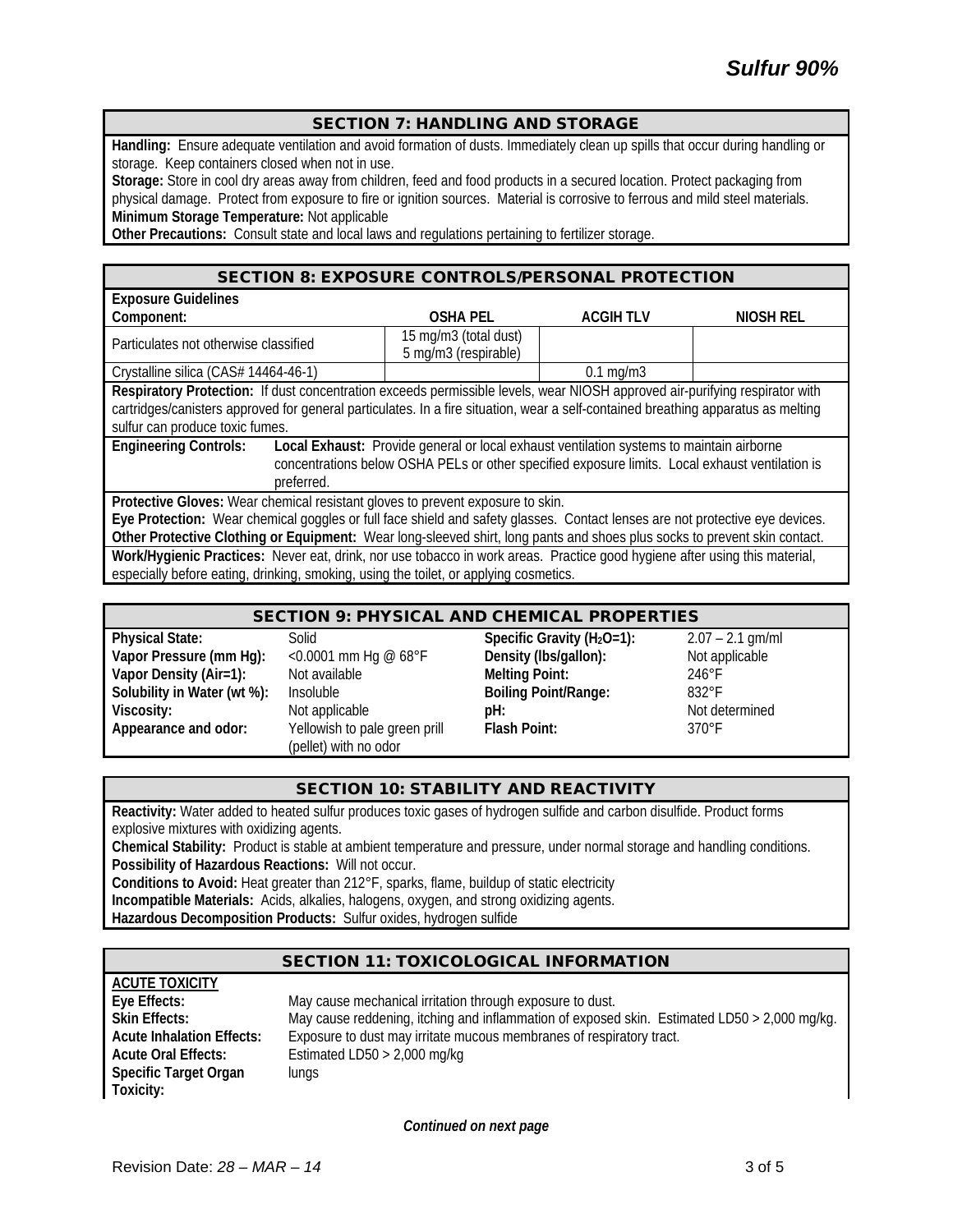| <b>CHRONIC TOXICITY</b>                                                                                                 |                                                                                                        |  |  |
|-------------------------------------------------------------------------------------------------------------------------|--------------------------------------------------------------------------------------------------------|--|--|
| <b>Chronic Effects:</b>                                                                                                 | Repeated inhalation may lead to lung damage due to trace amounts of crystalline silica.                |  |  |
| Carcinogenicity:                                                                                                        | This product contains trace amounts of crystalline silica, a fraction of which is in the respirable    |  |  |
|                                                                                                                         | form and is known to cause lung cancer through repeated inhalation. The small quantities of            |  |  |
|                                                                                                                         | crystalline silica (quartz) found in this material are, under normal conditions, naturally coated with |  |  |
|                                                                                                                         | an un-removable layer of amorphous silica and/or clay.                                                 |  |  |
| Mutagenicity:                                                                                                           | Not anticipated to be mutagenic.                                                                       |  |  |
| Teratogenicity:                                                                                                         | Not anticipated to be teratogenic.                                                                     |  |  |
| <b>Reproductive Toxicity:</b>                                                                                           | Not anticipated to have effects on reproductive systems.                                               |  |  |
| <b>POTENTIAL HEALTH EFFECTS:</b>                                                                                        |                                                                                                        |  |  |
| Eyes: Exposure to dust may cause mechanical irritation of the eyes.                                                     |                                                                                                        |  |  |
| Skin: Exposure to dust may cause skin irritation. Symptoms include reddening, itching and inflammation.                 |                                                                                                        |  |  |
| Inhalation: Exposure to dust may cause irritation of the respiratory tract's mucous membranes. May cause coughing, sore |                                                                                                        |  |  |

throat, and shortness of breath. Confined space and head space in bulk storage bins may contain lethal levels of hydrogen sulfide gas.

**Ingestion:** Large doses can cause gastrointestinal irritation, nausea, vomiting and diarrhea.

| <b>SECTION 12: ECOLOGICAL INFORMATION</b>                                              |                                                                                                                           |  |  |
|----------------------------------------------------------------------------------------|---------------------------------------------------------------------------------------------------------------------------|--|--|
| <b>ENVIRONMENTAL SUMMARY:</b> This product is not toxic to fish and aquatic organisms. |                                                                                                                           |  |  |
| ECOTOXICITY DATA:                                                                      |                                                                                                                           |  |  |
| Fish Acute and Prolonged Toxicity:                                                     | Data on a 99.5% Sulfur product: 96 hr LC50 for bluegill sunfish and rainbow trout is<br>$>180$ ppm                        |  |  |
| <b>Aquatic Invertebrate Acute Toxicity:</b>                                            | Data on a similar 90% Sulfur product: 48 hr LC50 for daphnia >5,000 ppm and the 96<br>hr LC50 for mysid shrimp is 736 ppm |  |  |
| <b>Aquatic Plant Toxicity:</b>                                                         | Not determined                                                                                                            |  |  |
| <b>Bird Acute and Prolonged Toxicity:</b>                                              | Data on a 95% Sulfur product: 8-day dietary LC50 for bobwhite quail is >5,620 ppm                                         |  |  |
| Honeybee Toxicity:                                                                     | Low toxicity                                                                                                              |  |  |
| <b>ENVIRONMENTAL EFFECTS:</b>                                                          |                                                                                                                           |  |  |
| Soil Absorption/Mobility:                                                              | Not determined                                                                                                            |  |  |
| Persistence and degradability:                                                         | Not determined                                                                                                            |  |  |
| <b>Bioaccumulative Potential:</b>                                                      | Not determined                                                                                                            |  |  |
| Other adverse effects:                                                                 | Not determined                                                                                                            |  |  |

# SECTION 13: DISPOSAL CONSIDERATIONS

**Waste:** Dispose of in accordance with applicable Federal, state and local laws and regulations. **Container:** Dispose of in accordance with applicable Federal, state and local laws and regulations. **RCRA Characteristics:** It is the responsibility of the individual disposing of this product to determine the RCRA classification and hazard status of the waste.

| <b>SECTION 14: TRANSPORT INFORMATION</b> |                                                                                                                           |  |  |
|------------------------------------------|---------------------------------------------------------------------------------------------------------------------------|--|--|
| DOT:                                     | Solid sulfur is not subject to the requirements of Title 49 CFR Hazardous Materials Shipping Guidelines in a non-         |  |  |
| (Ground)                                 | bulk package (less than 400 kg or 882 lbs per package) or if it is formed to a specific shape (i.e. prills, granules,     |  |  |
|                                          | pellets, pastilles or flakes). (49 CFR 172.102, Special Provision 30)                                                     |  |  |
| IMDG:                                    | Solid sulfur is not subject to the requirements of the IMDG Code in a non-bulk package (less than 400 kg or 882 lbs       |  |  |
| (Sea)                                    | per package) or if it is formed to a specific shape (i.e. prills, granules, pellets, pastilles or flakes).                |  |  |
| IATA:                                    | Solid sulfur is not subject to the requirements of the IATA regulations if it is formed to a specific shape (i.e. prills, |  |  |
| (Air)                                    | granules, pellets, pastilles or flakes). (Special provision A105)                                                         |  |  |
| TDG:                                     | Not determined                                                                                                            |  |  |
| (Canada)                                 |                                                                                                                           |  |  |